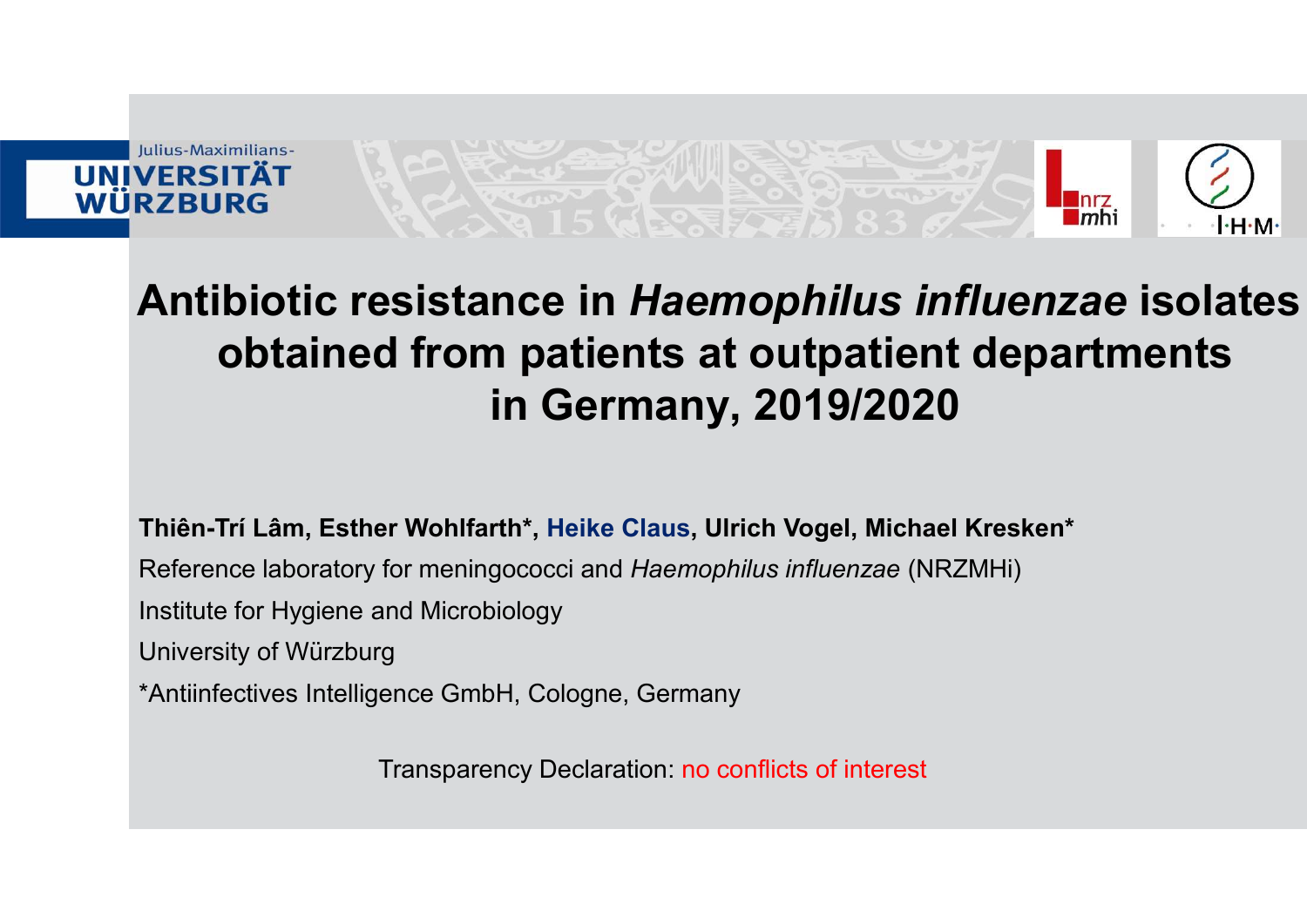# Laboratory-based surveillance study<br>• <sub>Study design</sub> Laboratory-based su<br>
• Study design<br>
– Collection of up to 10 non-dup<br>
isolates known or suspected t<br>
– 23 laboratories across Germa<br>
– 6 months (from Oct 2019 until<br>
• Objectives<br>
– to provide data on the antimic<br> *influe* Laboratory-based su<br>• Study design<br>– Collection of up to 10 non-dup<br>isolates known or suspected t **boratory-based surveillance s**<br>
udy design<br>
- Collection of up to 10 non-duplicated *Haemophilt*<br>
isolates known or suspected to have caused an I<br>
- 23 laboratories across Germany<br>
- 6 months (from Oct 2019 until Mar 2020 **boratory-based surveillan<br>
udy design**<br>
- Collection of up to 10 non-duplicated *Hae*<br>
isolates known or suspected to have cau<br>
- 23 laboratories across Germany<br>
- 6 months (from Oct 2019 until Mar 2020)<br>
pjectives

- 
- boratory-based surveillance study<br>
udy design<br>
 Collection of up to 10 non-duplicated *Haemophilus influenzae*<br>
 23 laboratories across Germany isolates known or suspected to have caused an ENT infection
	-
	-
- 
- LOCT ATOT y-DASEU SUI VEITIANTCE STUU y<br>
udy design<br>
 Collection of up to 10 non-duplicated *Haemophilus influenzae*<br>
isolates known or suspected to have caused an ENT infection<br>
 23 laboratories across Germany<br>
 6 mo influenzae to oral antibiotics αdy design<br>
- Collection of up to 10 non-duplicated *Haemophilus influenzae*<br>
isolates known or suspected to have caused an ENT infection<br>
- 23 laboratories across Germany<br>
- 6 months (from Oct 2019 until Mar 2020)<br>
bject
	- antibiotics and ciprofloxacin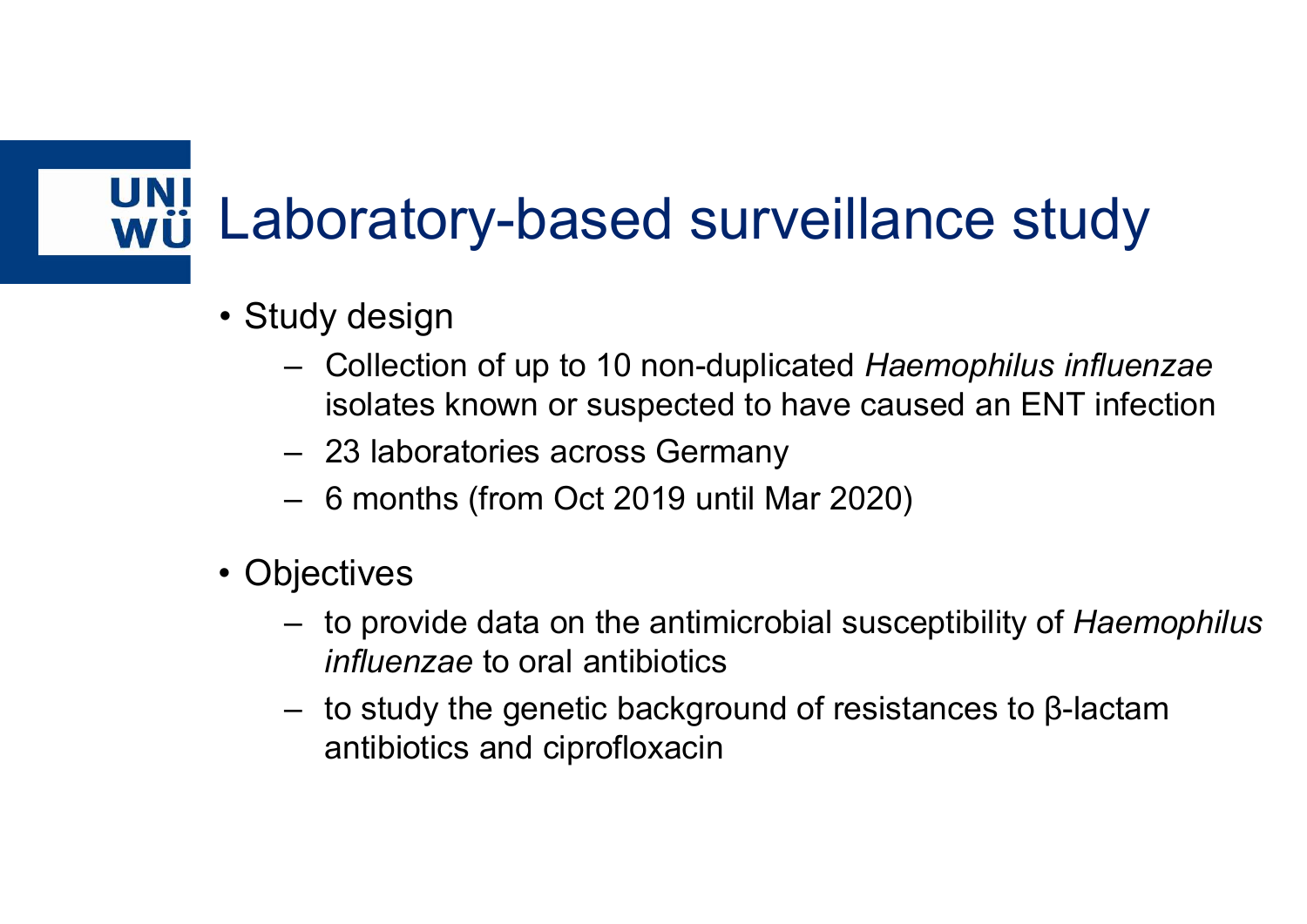## Antimicrobial susceptibility <sub>(n=213 isolates)</sub><br>• 132 (62.0%) fully susceptible isolates to all antibiotics tested Antimicrobial susceptibility <sub>(n=213 isolates)</sub><br>• 132 (62.0%) fully susceptible isolates to all antibiotics tested<br>• 34 (16.0%) trimethoprim-sulfamethoxazole-resistant isolates<br>• 30 (14.1%) amoxicillin-resistant isolates Antimicrobial susceptibility (n=213 isolates)<br>• 132 (62.0%) fully susceptible isolates to all antibiotics tested<br>• 34 (16.0%) trimethoprim-sulfamethoxazole-resistant isolates<br>• 30 (14.1%) amoxicillin-resistant isolates<br>– Antimicrobial susceptibility (n=213 isolates)<br>• 132 (62.0%) fully susceptible isolates to all antibiotics tested<br>• 34 (16.0%) trimethoprim-sulfamethoxazole-resistant isolates<br>• 30 (14.1%) amoxicillin-resistant isolates<br>– 1 **imicrobial susceptibility** (n=213 isolates)<br>12 (62.0%) fully susceptible isolates to all antibiotics tested<br>1 (16.0%) trimethoprim-sulfamethoxazole-resistant isolates<br>1 (14.1%) amoxicillin-resistant isolates<br>- 1 β-Lact 1 **imicrobial susceptiblility** (n=213 isolates)<br>
12 (62.0%) fully susceptible isolates to all antibiotics tested<br>
1 (16.0%) trimethoprim-sulfamethoxazole-resistant isolates<br>
1 14.1%) amoxicillin-resistant isolates<br>
- 1 β-1 **(16.0%)** fully susceptible isolates to all antibiotics tested<br>
1 (16.0%) trimethoprim-sulfamethoxazole-resistant isolates<br>
1 (14.1%) amoxicillin-resistant isolates<br>
- 1 β-Lactamase-Negative and Amoxicillin-Resistant is

- 
- 
- -
	-
- (BLPAR; TEM-type) **Antimicrobial SUSceptibility** (n=213 isolate<br>
• 132 (62.0%) fully susceptible isolates to all antibiotics tested<br>
• 34 (16.0%) trimethoprim-sulfamethoxazole-resistant isolates<br>
• 30 (14.1%) amoxicillin-resistant isolates • 132 (62.0%) fully susceptible isolates to all antibiotics tested<br>
• 34 (16.0%) trimethoprim-sulfamethoxazole-resistant isolates<br>
• 30 (14.1%) amoxicillin-resistant isolates<br>
– 1 β-Lactamase-Positive and Amoxicillin-Re • 132 (62.0%) fully susceptible isolates to all antibiotics tested<br>
• 34 (16.0%) trimethoprim-sulfamethoxazole-resistant isolates<br>
• 30 (14.1%) amoxicillin-resistant isolates<br>
– 1 β-Lactamase-Negative and Amoxicillin-Res • 34 (16.0%) trimethoprim-sulfamethoxazole-resistant i<br>
• 30 (14.1%) amoxicillin-resistant isolates<br>
– 1 β-Lactamase-Negative and Amoxicillin-Resistant isolate (E<br>
– 1 β-Lactamase-Positive and Amoxicillin-Clavulanic acid
- 
- 
- 
-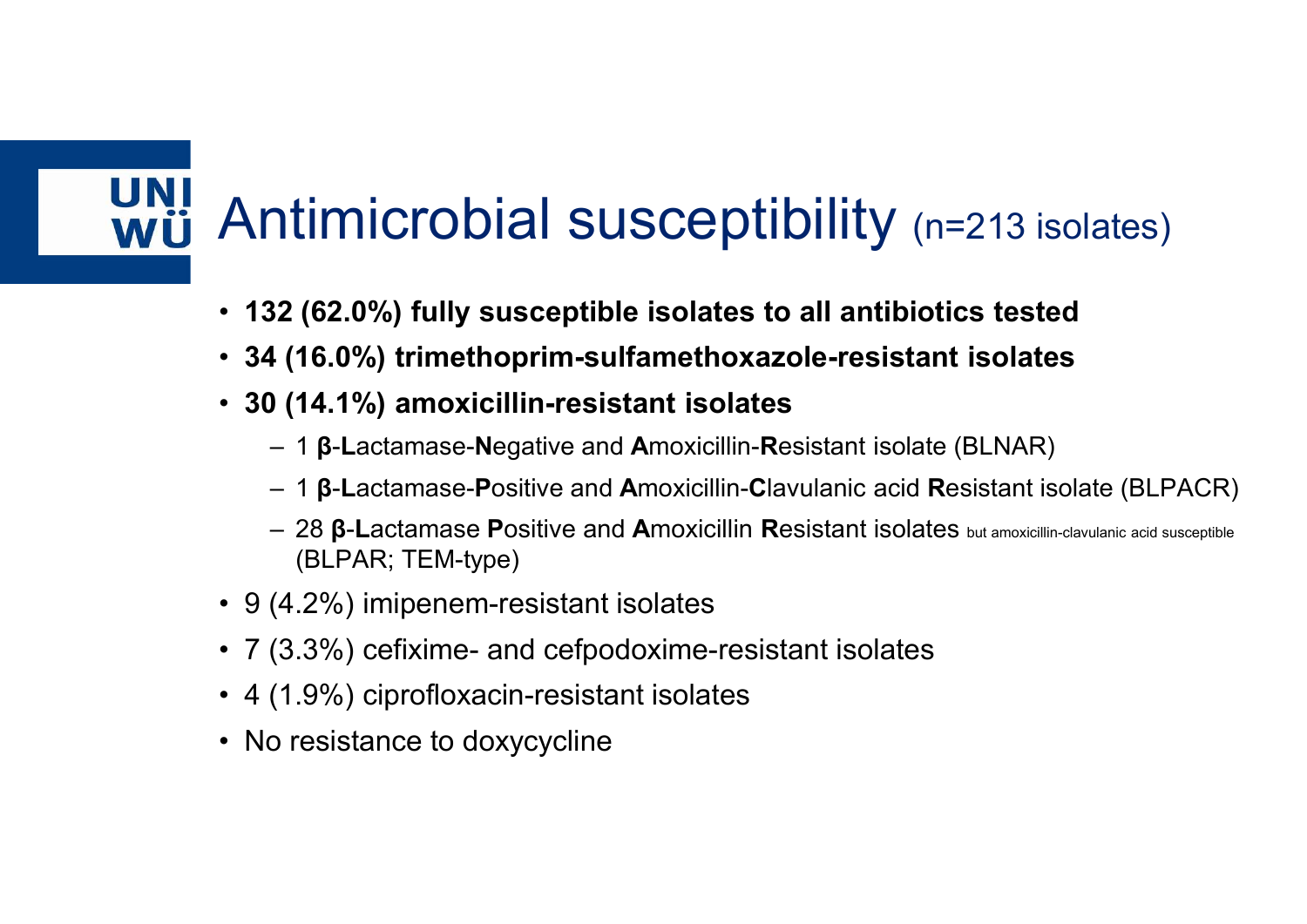## Resistance mechanisms **Resistance mechanisms**<br>• Resistance to β-lactam antibiotics (n=67)<br>- 29 isolates with β-lactamase (all *bla*<sub>TEM</sub>)<br>- Sequencing of *ftsl* encoding the penicillin-binding protein 3 (PBP3)<br>- 33 isolates with PBP3 substitu Lesistance to β-lactam antibiotics (n=67)<br>
– 29 isolates with β-lactamase (all *bla<sub>TEM</sub>)*<br>
– Sequencing of *fts!* encoding the penicillin-binding protein 3 (PBP3)<br>
– Sequencing of *fts!* encoding the penicillin-binding Experiment of  $\beta$ -lactam antibiotics (n=67)<br>
– 29 isolates with  $\beta$ -lactamase (all *bla*<sub>TEM</sub>)<br>
– Sequencing of *ftsI* encoding the penicillin-binding protein 3 (PBP3)<br>
– 33 isolates with PBP3 substitutions<br>
Resistance

- -
	- -

| <b>Resistance mechanisms</b>                                                             |      |                                                   |                                                                                        |              |                         |  |
|------------------------------------------------------------------------------------------|------|---------------------------------------------------|----------------------------------------------------------------------------------------|--------------|-------------------------|--|
|                                                                                          |      |                                                   |                                                                                        |              |                         |  |
|                                                                                          |      |                                                   |                                                                                        |              |                         |  |
|                                                                                          |      |                                                   |                                                                                        |              |                         |  |
|                                                                                          |      |                                                   |                                                                                        |              |                         |  |
|                                                                                          |      |                                                   |                                                                                        |              |                         |  |
| • Resistance to β-lactam antibiotics (n=67)                                              |      |                                                   |                                                                                        |              |                         |  |
| - 29 isolates with β-lactamase (all bla <sub>TEM</sub> )                                 |      |                                                   |                                                                                        |              |                         |  |
| - Sequencing of ftsl encoding the penicillin-binding protein 3 (PBP3)                    |      |                                                   |                                                                                        |              |                         |  |
| $\bullet$                                                                                |      |                                                   |                                                                                        |              |                         |  |
| 33 isolates with PBP3 substitutions                                                      |      |                                                   |                                                                                        |              |                         |  |
| Resistance profile (n)                                                                   |      | No. of isolates with<br><b>PBP3</b> substitutions | PBP3 group (n)                                                                         |              |                         |  |
| AMX, AMC, CXM, CPP, CFI (1)                                                              |      | 1                                                 | $III+$                                                                                 |              |                         |  |
| AMX, CXM, CPP, CFI, T/S                                                                  | (1)  | 1                                                 | <b>III-like</b>                                                                        |              |                         |  |
|                                                                                          |      |                                                   |                                                                                        |              |                         |  |
| AMX, CXM, CPP, CFI                                                                       | (2)  | $\overline{2}$                                    | Ila, III-like+                                                                         | PBP3 group   | <b>PBP</b> substitution |  |
| CXM, CPP, CFI, T/S                                                                       | (3)  | 3                                                 | III, III-like $(2)$                                                                    |              | Arg517His               |  |
| <b>CXM</b>                                                                               | (17) | 14                                                | lla (5), llb (2), llc, lld (2), lll (3)                                                | $\mathbf{I}$ | Asn526Lys               |  |
| CXM, CIP                                                                                 | (1)  | $\mathbf{1}$                                      | <b>Ila</b>                                                                             | Ш            | Ser385Thr               |  |
| CXM, CIP, T/S                                                                            | (2)  | 2                                                 | lla(2)                                                                                 |              |                         |  |
| CXM, IMP                                                                                 | (3)  | 3                                                 | $IIb(2)$ , $III$                                                                       |              |                         |  |
| CXM, IMP, T/S                                                                            | (5)  | 4                                                 | Ila, Ilc, Ild, Ill                                                                     |              |                         |  |
| CXM, T/S                                                                                 | (4)  | $\overline{2}$                                    | IId, III                                                                               |              |                         |  |
| CFI, cefixime; IMP, imipenem                                                             |      |                                                   | AMX, amoxicillin; AMC, amoxicillin-clavulanic acid; CXM, cefuroxime; CPP, cefpodoxime; |              |                         |  |
|                                                                                          |      |                                                   |                                                                                        |              |                         |  |
| • Resistance to ciprofloxacin (n=4)<br>- Characteristic mutations in gyrA and parC (n=3) |      |                                                   |                                                                                        |              |                         |  |

| PBP3 group                         | <b>PBP</b> substitution |
|------------------------------------|-------------------------|
| $\overline{\phantom{a}}$           | Arg517His               |
| $\ensuremath{\mathsf{II}}$         | Asn526Lys               |
| $\ensuremath{\mathsf{III}}\xspace$ | Ser385Thr               |
|                                    |                         |
|                                    |                         |

- -